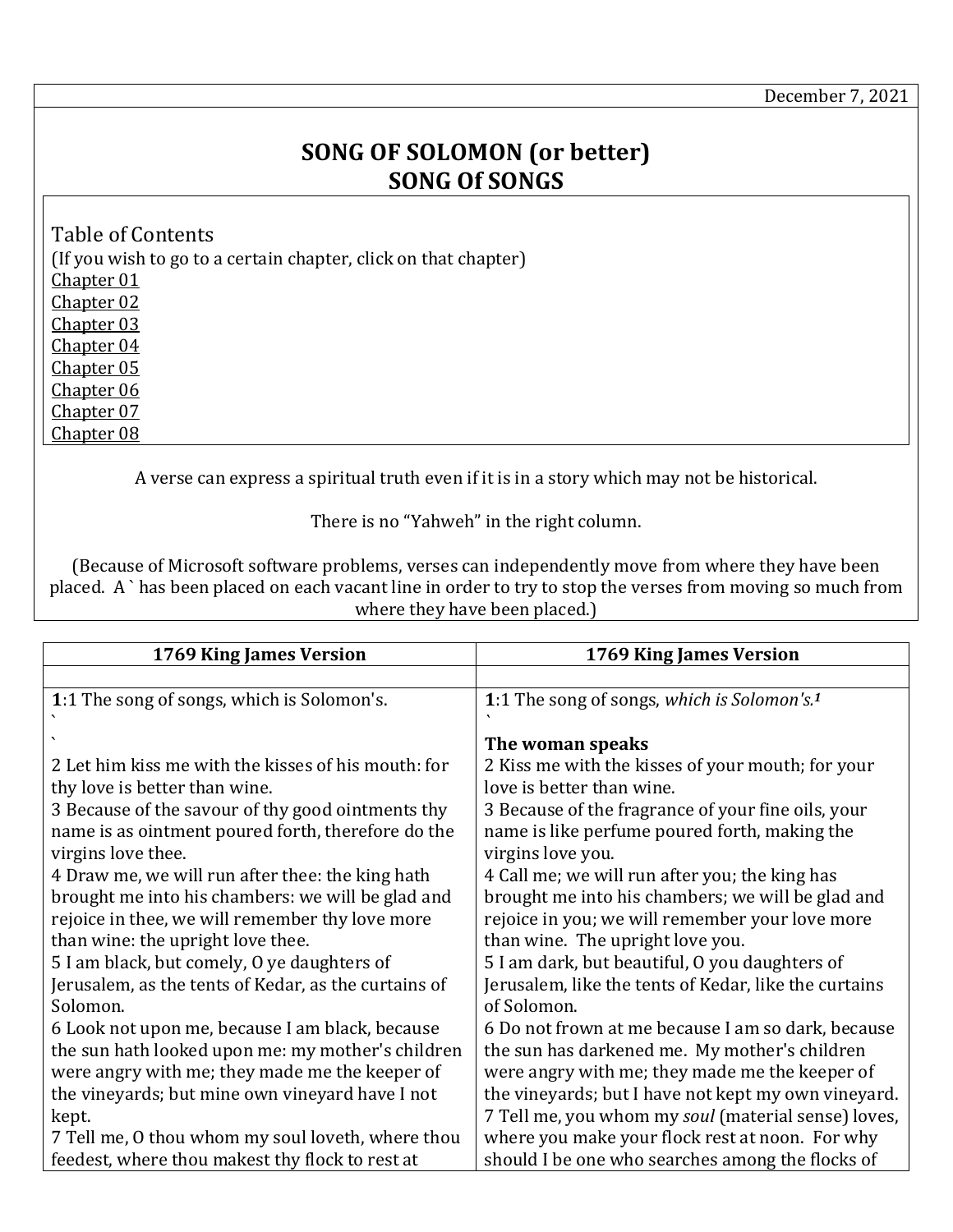<span id="page-1-0"></span>

| noon: for why should I be as one that turneth aside                                                                                                                                                                                                                                                                                                                                            | your companions?                                                                                                                                                                                                                                                                                                                                                                             |
|------------------------------------------------------------------------------------------------------------------------------------------------------------------------------------------------------------------------------------------------------------------------------------------------------------------------------------------------------------------------------------------------|----------------------------------------------------------------------------------------------------------------------------------------------------------------------------------------------------------------------------------------------------------------------------------------------------------------------------------------------------------------------------------------------|
| by the flocks of thy companions?                                                                                                                                                                                                                                                                                                                                                               | The man speaks                                                                                                                                                                                                                                                                                                                                                                               |
| 8 If thou know not, 0 thou fairest among women, go<br>thy way forth by the footsteps of the flock, and feed<br>thy kids beside the shepherds' tents.<br>9 I have compared thee, 0 my love, to a company of<br>horses in Pharaoh's chariots.<br>10 Thy cheeks are comely with rows of jewels, thy<br>neck with chains of gold.<br>11 We will make thee borders of gold with studs of<br>silver. | 8 If you do not know, you fairest among women,<br>follow the footsteps of the flock, and feed your<br>young goats beside the shepherds' tents.<br>9 I have compared you, my love, to a team of horses<br>pulling Pharaoh's chariots.<br>10 Your cheeks are lovely with rows of jewels, and<br>your neck with chains of gold.<br>11 We will make you borders of gold with studs of<br>silver. |
|                                                                                                                                                                                                                                                                                                                                                                                                | The woman speaks                                                                                                                                                                                                                                                                                                                                                                             |
| 12 While the king sitteth at his table, my spikenard<br>sendeth forth the smell thereof.<br>13 A bundle of myrrh is my wellbeloved unto me;<br>he shall lie all night betwixt my breasts.<br>14 My beloved is unto me as a cluster of camphire<br>in the vineyards of Engedi.                                                                                                                  | 12 While the king sits at his table, my perfume<br>sends forth its lovely fragrance.<br>13 My well-beloved shall be to me like a bundle of<br>myrrh; he shall lie all night between my breasts.<br>14 My beloved is to me like a cluster of wild flowers<br>blooming in the vineyards of Engedi.                                                                                             |
|                                                                                                                                                                                                                                                                                                                                                                                                | The man speaks                                                                                                                                                                                                                                                                                                                                                                               |
| 15 Behold, thou art fair, my love; behold, thou art<br>fair; thou hast doves' eyes.<br>16 Behold, thou art fair, my beloved, yea, pleasant:<br>also our bed is green.<br>17 The beams of our house are cedar, and our<br>rafters of fir.                                                                                                                                                       | 15 Behold, you are fair, my love; behold, you are<br>fair; you have doves' eyes.<br>16 Behold, you are fair, my beloved, yes, pleasant;<br>the green grass shall be our bed.<br>17 The beams of our house are cedar, and our<br>rafters are of fir.                                                                                                                                          |
|                                                                                                                                                                                                                                                                                                                                                                                                |                                                                                                                                                                                                                                                                                                                                                                                              |
| 2:1 I am the rose of Sharon, and the lily of the<br>valleys.<br>2 As the lily among thorns, so is my love among the<br>daughters.<br>3 As the apple tree among the trees of the wood, so<br>is my beloved among the sons. I sat down under his                                                                                                                                                 | The woman speaks<br>2:1 I am the rose of Sharon and the lily of the valley.<br>2 Like a lily among thorns is my love among the<br>daughters.<br>3 Like an apple tree among the trees of the wood is<br>my beloved among the sons. I sat down under his<br>shadow with great delight, and his fruit was sweet                                                                                 |
| shadow with great delight, and his fruit was sweet<br>to my taste.<br>4 He brought me to the banqueting house, and his                                                                                                                                                                                                                                                                         | to my taste.<br>4 He brought me to the banqueting house, and his<br>banner over me was love.                                                                                                                                                                                                                                                                                                 |
| banner over me was love.<br>5 Stay me with flagons, comfort me with apples: for<br>I am sick of love.<br>6 His left hand is under my head, and his right hand                                                                                                                                                                                                                                  | 5 Refresh me with raisins, comfort me with apples<br>for I am faint with love.<br>6 His left hand is under my head, and his right hand<br>embraces me.                                                                                                                                                                                                                                       |
| doth embrace me.<br>7 I charge you, O ye daughters of Jerusalem, by the                                                                                                                                                                                                                                                                                                                        | 7 I order you, daughters of Jerusalem, by the<br>gazelles and by the deer of the field, that you do not                                                                                                                                                                                                                                                                                      |
| roes, and by the hinds of the field, that ye stir not                                                                                                                                                                                                                                                                                                                                          | disturb nor awake my love, till he pleases.                                                                                                                                                                                                                                                                                                                                                  |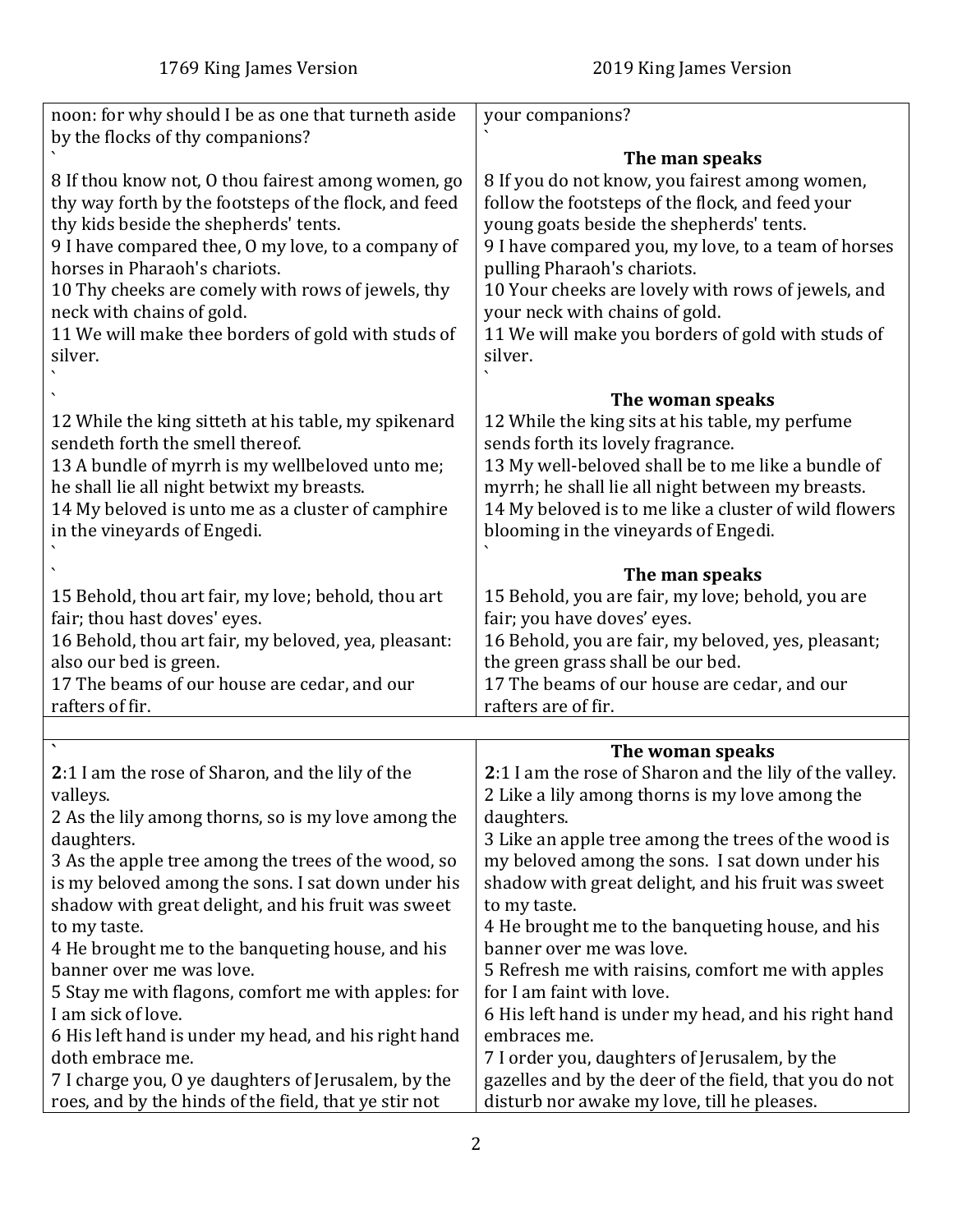<span id="page-2-0"></span>

| up, nor awake my love, till he please.                   | 8 The voice of my beloved! Behold, he comes              |
|----------------------------------------------------------|----------------------------------------------------------|
| 8 The voice of my beloved! behold, he cometh             | leaping upon the mountains, skipping upon the hills.     |
| leaping upon the mountains, skipping upon the hills.     | 9 My beloved is like a gazelle or a young stag;          |
| 9 My beloved is like a roe or a young hart: behold,      | behold, he stands behind our wall; he looks forth at     |
| he standeth behind our wall, he looketh forth at the     | the windows, showing himself through the lattice.        |
| windows, shewing himself through the lattice.            |                                                          |
|                                                          | The woman continues                                      |
| 10 My beloved spake, and said unto me, Rise up, my       | 10 My beloved spoke and said to me, "Rise up, my         |
| love, my fair one, and come away.                        | love, my fair one, and come away.                        |
| 11 For, lo, the winter is past, the rain is over and     | 11 "For, behold, the winter is past, the rain is over    |
|                                                          |                                                          |
| gone;                                                    | and gone.                                                |
| 12 The flowers appear on the earth; the time of the      | 12 "The flowers appear on the earth; the time of the     |
| singing of birds is come, and the voice of the turtle    | singing of birds has come, and the voice of the turtle   |
| is heard in our land;                                    | dove is heard in our land.                               |
| 13 The fig tree putteth forth her green figs, and the    | 13 "The fig tree puts forth her green figs, and the      |
| vines with the tender grape give a good smell. Arise,    | vines with the tender grapes have a sweet                |
| my love, my fair one, and come away.                     | fragrance. Arise, my love, my fair one, and come         |
|                                                          | away.                                                    |
| 14 0 my dove, that art in the clefts of the rock, in the | 14 "O my dove, who is in the clefts of the rock in a     |
| secret places of the stairs, let me see thy              | hiding-place, let me see your face. Let me hear your     |
| countenance, let me hear thy voice; for sweet is thy     | voice, for your voice is sweet and your face is          |
| voice, and thy countenance is comely.                    | beautiful.                                               |
| 15 Take us the foxes, the little foxes, that spoil the   | 15 "Catch the foxes, the little foxes, that spoil the    |
| vines: for our vines have tender grapes.                 | vines; for our vines have tender grapes."                |
| 16 My beloved is mine, and I am his: he feedeth          | 16 My beloved is mine, and I am his; he feeds among      |
| among the lilies.                                        | the lilies.                                              |
| 17 Until the day break, and the shadows flee away,       | 17 Until the day breaks, and the shadows flee away,      |
| turn, my beloved, and be thou like a roe or a young      | turn, my beloved, and be like a young stag upon the      |
| hart upon the mountains of Bether.                       | rugged mountains.                                        |
|                                                          |                                                          |
| 3:1 By night on my bed I sought him whom my soul         | 3:1 By night on my bed I sought him whom my soul         |
| loveth: I sought him, but I found him not.               | (material sense) loves; I sought him, but I did not      |
|                                                          | find him.                                                |
|                                                          |                                                          |
| 2 I will rise now, and go about the city in the streets, | 2 I will rise now and go about the city in the streets,  |
| and in the broad ways I will seek him whom my            | and in the broad ways I will seek him whom my            |
| soul loveth: I sought him, but I found him not.          | (material sense) soul loves. I sought him, but I did     |
|                                                          | not find him.                                            |
| 3 The watchmen that go about the city found me: to       | 3 The watchmen who go about the city found me,           |
| whom I said, Saw ye him whom my soul loveth?             | and I asked them, Have you seen the one whom my          |
|                                                          | soul (material sense) loves?"                            |
|                                                          |                                                          |
|                                                          | The woman continues                                      |
| 4 It was but a little that I passed from them, but I     | 4 It was only a little while after I passed them, that I |
| found him whom my soul loveth: I held him, and           | found him whom my soul (material sense) loves. I         |
| would not let him go, until I had brought him into       | held him, and would not let him go until I had           |
| my mother's house, and into the chamber of her           | brought him into my mother's house and into the          |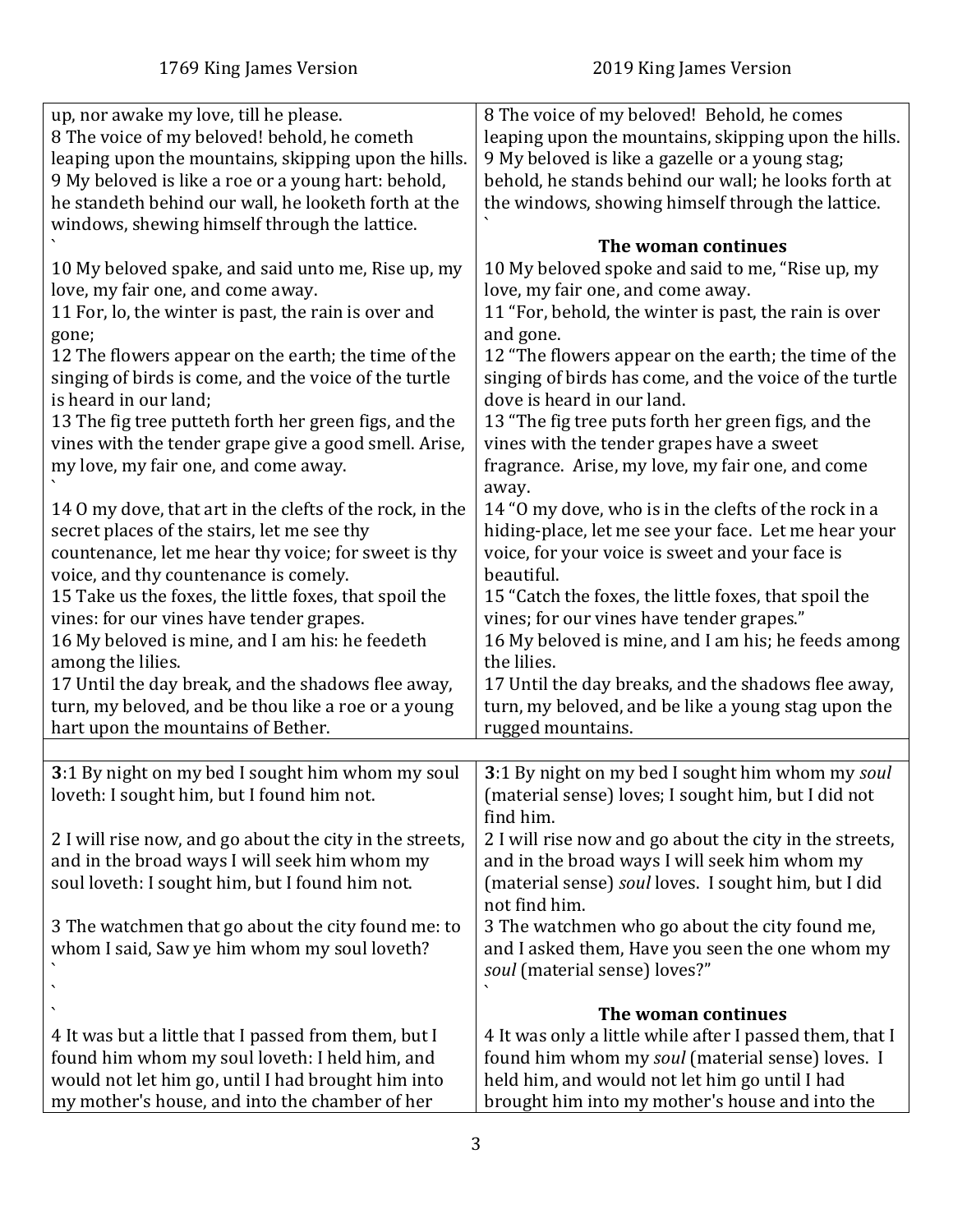<span id="page-3-0"></span>

| that conceived me.<br>5 I charge you, O ye daughters of Jerusalem, by the<br>roes, and by the hinds of the field, that ye stir not<br>up, nor awake my love, till he please.<br>6 Who is this that cometh out of the wilderness like<br>pillars of smoke, perfumed with myrrh and<br>frankincense, with all powders of the merchant?<br>7 Behold his bed, which is Solomon's; threescore<br>valiant men are about it, of the valiant of Israel.<br>8 They all hold swords, being expert in war: every<br>man hath his sword upon his thigh because of fear<br>in the night.<br>9 King Solomon made himself a chariot of the wood<br>of Lebanon.<br>10 He made the pillars thereof of silver, the bottom<br>thereof of gold, the covering of it of purple, the<br>midst thereof being paved with love, for the<br>daughters of Jerusalem.<br>11 Go forth, O ye daughters of Zion, and behold king<br>Solomon with the crown wherewith his mother<br>crowned him in the day of his espousals, and in the<br>day of the gladness of his heart. | room of the one who conceived me.<br>5 I request, you daughters of Jerusalem, by the<br>gazelles and by the deer of the field, that you do not<br>disturb nor awake my love till he pleases.<br>6 Who is this who comes out of the wilderness like<br>pillars of smoke, perfumed with myrrh and<br>frankincense, with all the fragrances of the<br>merchant?<br>7 Behold Solomon's palanquin (a covered litter);<br>sixty valiant men of Israel surround it.<br>8 They all hold swords, being expert in war; every<br>man has his sword upon his thigh in case of danger<br>in the night.<br>9 King Solomon made himself a covered litter of the<br>wood of Lebanon.<br>10 He made its posts of silver, its floor of gold, its<br>covering of purple; and its interior was lovingly<br>furnished by the daughters of Jerusalem.<br>11 Go forth, you daughters of Zion, <sup>2</sup> and behold king<br>Solomon with the crown with which his mother<br>crowned him on the day of his wedding, on the day<br>when his heart was glad. |
|---------------------------------------------------------------------------------------------------------------------------------------------------------------------------------------------------------------------------------------------------------------------------------------------------------------------------------------------------------------------------------------------------------------------------------------------------------------------------------------------------------------------------------------------------------------------------------------------------------------------------------------------------------------------------------------------------------------------------------------------------------------------------------------------------------------------------------------------------------------------------------------------------------------------------------------------------------------------------------------------------------------------------------------------|--------------------------------------------------------------------------------------------------------------------------------------------------------------------------------------------------------------------------------------------------------------------------------------------------------------------------------------------------------------------------------------------------------------------------------------------------------------------------------------------------------------------------------------------------------------------------------------------------------------------------------------------------------------------------------------------------------------------------------------------------------------------------------------------------------------------------------------------------------------------------------------------------------------------------------------------------------------------------------------------------------------------------------------|
|                                                                                                                                                                                                                                                                                                                                                                                                                                                                                                                                                                                                                                                                                                                                                                                                                                                                                                                                                                                                                                             |                                                                                                                                                                                                                                                                                                                                                                                                                                                                                                                                                                                                                                                                                                                                                                                                                                                                                                                                                                                                                                      |
|                                                                                                                                                                                                                                                                                                                                                                                                                                                                                                                                                                                                                                                                                                                                                                                                                                                                                                                                                                                                                                             |                                                                                                                                                                                                                                                                                                                                                                                                                                                                                                                                                                                                                                                                                                                                                                                                                                                                                                                                                                                                                                      |
|                                                                                                                                                                                                                                                                                                                                                                                                                                                                                                                                                                                                                                                                                                                                                                                                                                                                                                                                                                                                                                             |                                                                                                                                                                                                                                                                                                                                                                                                                                                                                                                                                                                                                                                                                                                                                                                                                                                                                                                                                                                                                                      |
| 4:1 Behold, thou art fair, my love; behold, thou art<br>fair; thou hast doves' eyes within thy locks: thy hair<br>is as a flock of goats, that appear from mount Gilead.                                                                                                                                                                                                                                                                                                                                                                                                                                                                                                                                                                                                                                                                                                                                                                                                                                                                    | The man speaks<br>4:1 Behold, you are fair, my love; behold, you are<br>beautiful; you have doves' eyes behind your veil;<br>your hair is like a flock of goats streaming down<br>Mount Gilead.                                                                                                                                                                                                                                                                                                                                                                                                                                                                                                                                                                                                                                                                                                                                                                                                                                      |
| 2 Thy teeth are like a flock of sheep that are even<br>shorn, which came up from the washing; whereof<br>every one bear twins, and none is barren among<br>them.<br>3 Thy lips are like a thread of scarlet, and thy                                                                                                                                                                                                                                                                                                                                                                                                                                                                                                                                                                                                                                                                                                                                                                                                                        | 2 Your teeth are like a flock of sheep that are evenly<br>shorn, which came up from the washing; every one<br>of which bears twins, and none is barren among<br>them.<br>3 Your lips are like a thread of scarlet and your                                                                                                                                                                                                                                                                                                                                                                                                                                                                                                                                                                                                                                                                                                                                                                                                           |
| speech is comely: thy temples are like a piece of a<br>pomegranate within thy locks.<br>4 Thy neck is like the tower of David builded for an<br>armoury, whereon there hang a thousand bucklers,<br>all shields of mighty men.                                                                                                                                                                                                                                                                                                                                                                                                                                                                                                                                                                                                                                                                                                                                                                                                              | speech is sweet; your cheeks are like pieces of<br>pomegranate within your veil.<br>4 Your neck is like the tower of David built for an<br>armory, on which hang a thousand bucklers, all<br>shields of mighty warriors.                                                                                                                                                                                                                                                                                                                                                                                                                                                                                                                                                                                                                                                                                                                                                                                                             |
| 5 Thy two breasts are like two young roes that are<br>twins, which feed among the lilies.<br>6 Until the day break, and the shadows flee away, I<br>will get me to the mountain of myrrh, and to the hill<br>of frankincense.<br>7 Thou art all fair, my love; there is no spot in thee.<br>8 Come with me from Lebanon, my spouse, with me                                                                                                                                                                                                                                                                                                                                                                                                                                                                                                                                                                                                                                                                                                 | 5 Your two breasts are like two young roe deer that<br>are twins, which feed among the lilies.<br>6 Until the day breaks, and the shadows flee away, I<br>will go to the mountain of myrrh and to the hill of<br>frankincense.<br>7 You are all fair, my love; there is no spot in you.<br>8 Come with me from Lebanon, my spouse, from the                                                                                                                                                                                                                                                                                                                                                                                                                                                                                                                                                                                                                                                                                          |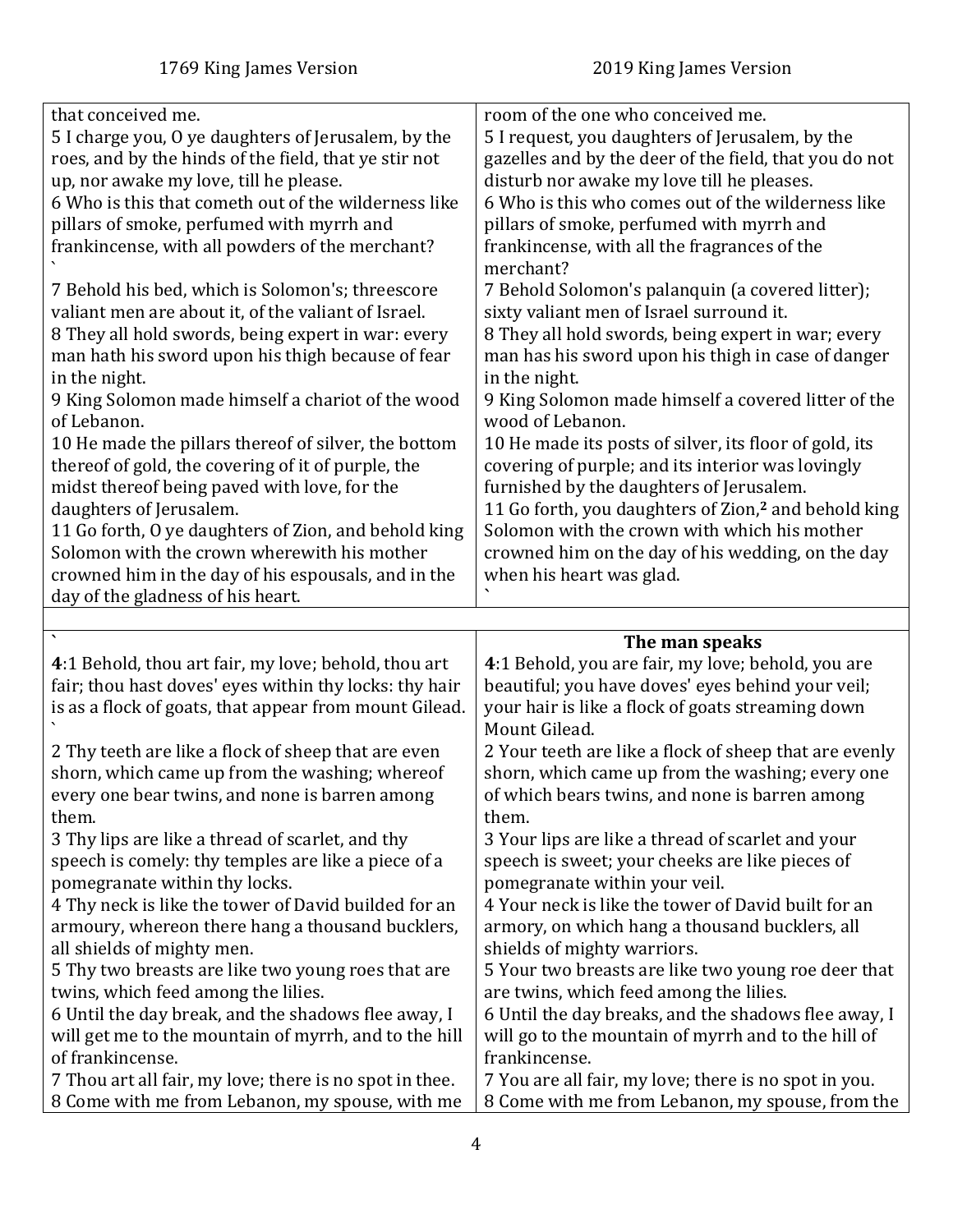<span id="page-4-0"></span>

| from Lebanon: look from the top of Amana, from the<br>top of Shenir and Hermon, from the lions' dens,                                                                                                                                                                                                                                                                                                                                                                                                                                                                                                                                                                                                                         | top of Amana, the top of Shenir and Hermon, from<br>the lions' dens, from the mountains of the leopards.                                                                                                                                                                                                                                                                                                                                                                                                                                                                                                                                                                                                                                                       |
|-------------------------------------------------------------------------------------------------------------------------------------------------------------------------------------------------------------------------------------------------------------------------------------------------------------------------------------------------------------------------------------------------------------------------------------------------------------------------------------------------------------------------------------------------------------------------------------------------------------------------------------------------------------------------------------------------------------------------------|----------------------------------------------------------------------------------------------------------------------------------------------------------------------------------------------------------------------------------------------------------------------------------------------------------------------------------------------------------------------------------------------------------------------------------------------------------------------------------------------------------------------------------------------------------------------------------------------------------------------------------------------------------------------------------------------------------------------------------------------------------------|
| from the mountains of the leopards.<br>9 Thou hast ravished my heart, my sister, my                                                                                                                                                                                                                                                                                                                                                                                                                                                                                                                                                                                                                                           | 9 You have ravished my heart, my sister, my spouse;<br>you have ravished my heart with only one of your                                                                                                                                                                                                                                                                                                                                                                                                                                                                                                                                                                                                                                                        |
| spouse; thou hast ravished my heart with one of<br>thine eyes, with one chain of thy neck.                                                                                                                                                                                                                                                                                                                                                                                                                                                                                                                                                                                                                                    | eyes, with only one of your neck chains.                                                                                                                                                                                                                                                                                                                                                                                                                                                                                                                                                                                                                                                                                                                       |
| 10 How fair is thy love, my sister, my spouse! how<br>much better is thy love than wine! and the smell of<br>thine ointments than all spices!<br>11 Thy lips, 0 my spouse, drop as the honeycomb:<br>honey and milk are under thy tongue; and the smell<br>of thy garments is like the smell of Lebanon.<br>12 A garden inclosed is my sister, my spouse; a<br>spring shut up, a fountain sealed.<br>13 Thy plants are an orchard of pomegranates, with<br>pleasant fruits; camphire, with spikenard,<br>14 Spikenard and saffron; calamus and cinnamon,<br>with all trees of frankincense; myrrh and aloes, with<br>all the chief spices:<br>15 A fountain of gardens, a well of living waters, and<br>streams from Lebanon. | The man continues<br>10 How fair is your love, my sister, my spouse! How<br>much better your love is than wine, and the smell of<br>your ointments than all spices! =<br>11 Your lips, my spouse, are as sweet as honey;<br>honey and milk are on your tongue; and the scent of<br>your garments is like the scent of Lebanon.<br>12 My sister, my spouse is a garden enclosed, a<br>spring shut up, a fountain sealed.<br>13 You are like a priceless orchard of pomegran-<br>ates, with pleasant fruits; camphor, with spikenard,<br>14 spikenard and saffron; calamus and cinnamon,<br>with trees of frankincense; myrrh and aloes, with all<br>precious spices.<br>15 You are a fountain of gardens, a well of living<br>waters, and streams from Lebanon. |
| 16 Awake, O north wind; and come, thou south;<br>blow upon my garden, that the spices thereof may<br>flow out. Let my beloved come into his garden, and<br>eat his pleasant fruits.                                                                                                                                                                                                                                                                                                                                                                                                                                                                                                                                           | The woman speaks<br>16 Awake, north wind, and come, you south wind;<br>blow upon my garden so that the scent of its spices<br>may flow out. Let my beloved come into his garden<br>and eat his pleasant fruits.                                                                                                                                                                                                                                                                                                                                                                                                                                                                                                                                                |
|                                                                                                                                                                                                                                                                                                                                                                                                                                                                                                                                                                                                                                                                                                                               |                                                                                                                                                                                                                                                                                                                                                                                                                                                                                                                                                                                                                                                                                                                                                                |
| 5:1 I am come into my garden, my sister, my<br>spouse: I have gathered my myrrh with my spice; I<br>have eaten my honeycomb with my honey; I have<br>drunk my wine with my milk: eat, O friends; drink,<br>yea, drink abundantly, O beloved.                                                                                                                                                                                                                                                                                                                                                                                                                                                                                  | The man speaks<br>5:1 I have come into my garden, my sister, my =<br>spouse; I have gathered my myrrh with my spice. I<br>have eaten my honeycomb with my honey. I have<br>drunk my wine with my milk: eat, friends; drink,<br>yes, drink abundantly, my beloved.                                                                                                                                                                                                                                                                                                                                                                                                                                                                                              |
| 2 I sleep, but my heart waketh: it is the voice of my<br>beloved that knocketh, saying, Open to me, my<br>sister, my love, my dove, my undefiled: for my head<br>is filled with dew, and my locks with the drops of<br>the night.<br>3 I have put off my coat; how shall I put it on? I have<br>washed my feet; how shall I defile them?<br>4 My beloved put in his hand by the hole of the<br>door, and my bowels were moved for him.                                                                                                                                                                                                                                                                                        | The woman speaks<br>2 I sleep, but my heart wakes; it is the voice of my<br>beloved who knocks, saying, "Open to me, my sister,<br>my love, my dove, my perfect one. For my head is<br>wet with dew and my hair with the dew drops of the<br>night."<br>3 I have put off my clothing; shall I put it on? I have<br>washed my feet; shall I dirty them?<br>4 My beloved put his hand on the door latch, and my<br>heart was trembling for him.                                                                                                                                                                                                                                                                                                                  |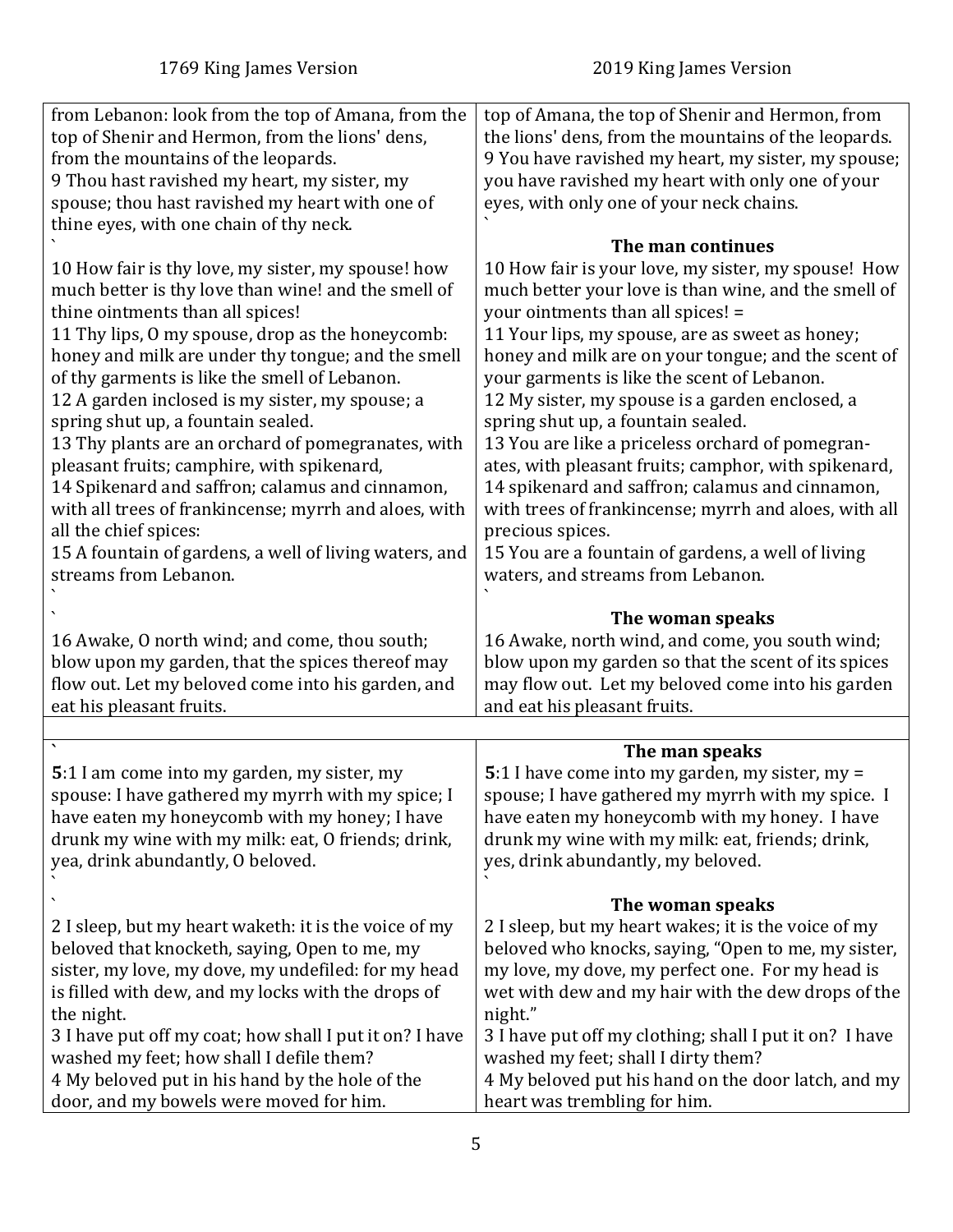<span id="page-5-0"></span>

| 5 I rose up to open to my beloved; and my hands        | 5 I rose up to open to my beloved; and my hands         |
|--------------------------------------------------------|---------------------------------------------------------|
| dropped with myrrh, and my fingers with sweet          | dropped with myrrh, and my fingers with sweet           |
| smelling myrrh, upon the handles of the lock.          | smelling myrrh, upon the handles of the lock.           |
| 6 I opened to my beloved; but my beloved had           | 6 I opened to my beloved, but my beloved had left;      |
| withdrawn himself, and was gone: my soul failed        | my soul (material sense) failed listening for his       |
| when he spake: I sought him, but I could not find      | voice. I sought him, but I could not find him; I called |
| him; I called him, but he gave me no answer.           | him, but he gave me no answer.                          |
| 7 The watchmen that went about the city found me,      | 7 The watchmen who went about the city found me;        |
|                                                        |                                                         |
| they smote me, they wounded me; the keepers of         | they struck me; they wounded me; the guards on          |
| the walls took away my veil from me.                   | the walls took away my veil from me.                    |
| 8 I charge you, O daughters of Jerusalem, if ye find   | 8 I order you, daughters of Jerusalem, if you find my   |
| my beloved, that ye tell him, that I am sick of love.  | beloved, that you tell him that I am sick with love.    |
|                                                        |                                                         |
|                                                        | A commentor speaks                                      |
| 9 What is thy beloved more than another beloved, O     | 9 What is your beloved more than another beloved,       |
| thou fairest among women? what is thy beloved          | you fairest among women? What is your beloved           |
| more than another beloved, that thou dost so           | more than another beloved so that you order others      |
| charge us?                                             | as you do?                                              |
|                                                        |                                                         |
|                                                        | The woman speaks                                        |
| 10 My beloved is white and ruddy, the chiefest         | 10 My beloved is bright and handsome, the chief         |
| among ten thousand.                                    | among ten thousand.                                     |
|                                                        |                                                         |
| 11 His head is as the most fine gold, his locks are    | 11 His head is like the finest gold; his hair is thick  |
| bushy, and black as a raven.                           | and black like a raven.                                 |
| 12 His eyes are as the eyes of doves by the rivers of  | 12 His eyes are like the eyes of doves by the rivers    |
| waters, washed with milk, and fitly set.               | of waters, washed with milk and perfectly set.          |
| 13 His cheeks are as a bed of spices, as sweet         | 13 His cheeks are like a bed of spices, like sweet      |
| flowers: his lips like lilies, dropping sweet smelling | flowers; his lips like lilies, breathing sweet smelling |
| myrrh.                                                 | myrrh.                                                  |
| 14 His hands are as gold rings set with the beryl: his | 14 His hands are like gold rings covered with           |
| belly is as bright ivory overlaid with sapphires.      | jewels; his belly is like bright ivory overlaid with    |
|                                                        | sapphires.                                              |
| 15 His legs are as pillars of marble, set upon sockets | 15 His legs are like pillars of marble, set upon        |
| of fine gold: his countenance is as Lebanon,           | sockets of fine gold; his face is as fine as Lebanon,   |
| excellent as the cedars.                               | excellent as the cedars.                                |
| 16 His mouth is most sweet: yea, he is altogether      | 16 His mouth is most sweet; yes, he is altogether       |
| lovely. This is my beloved, and this is my friend, O   | lovely. This is my beloved, and this is my friend, O    |
| daughters of Jerusalem.                                | daughters of Jerusalem.                                 |
|                                                        |                                                         |
| $\boldsymbol{\checkmark}$                              | A commentator speaks                                    |
| 6:1 Whither is thy beloved gone, 0 thou fairest        | 6:1 Where has your beloved gone, O you fairest          |
|                                                        |                                                         |
| among women? whither is thy beloved turned             | among women? Where has your beloved turned              |
| aside? that we may seek him with thee.                 | aside? I wish to seek him with you.                     |
|                                                        |                                                         |
|                                                        | The woman speaks                                        |
| 2 My beloved is gone down into his garden, to the      | 2 My beloved has gone down into his garden to the       |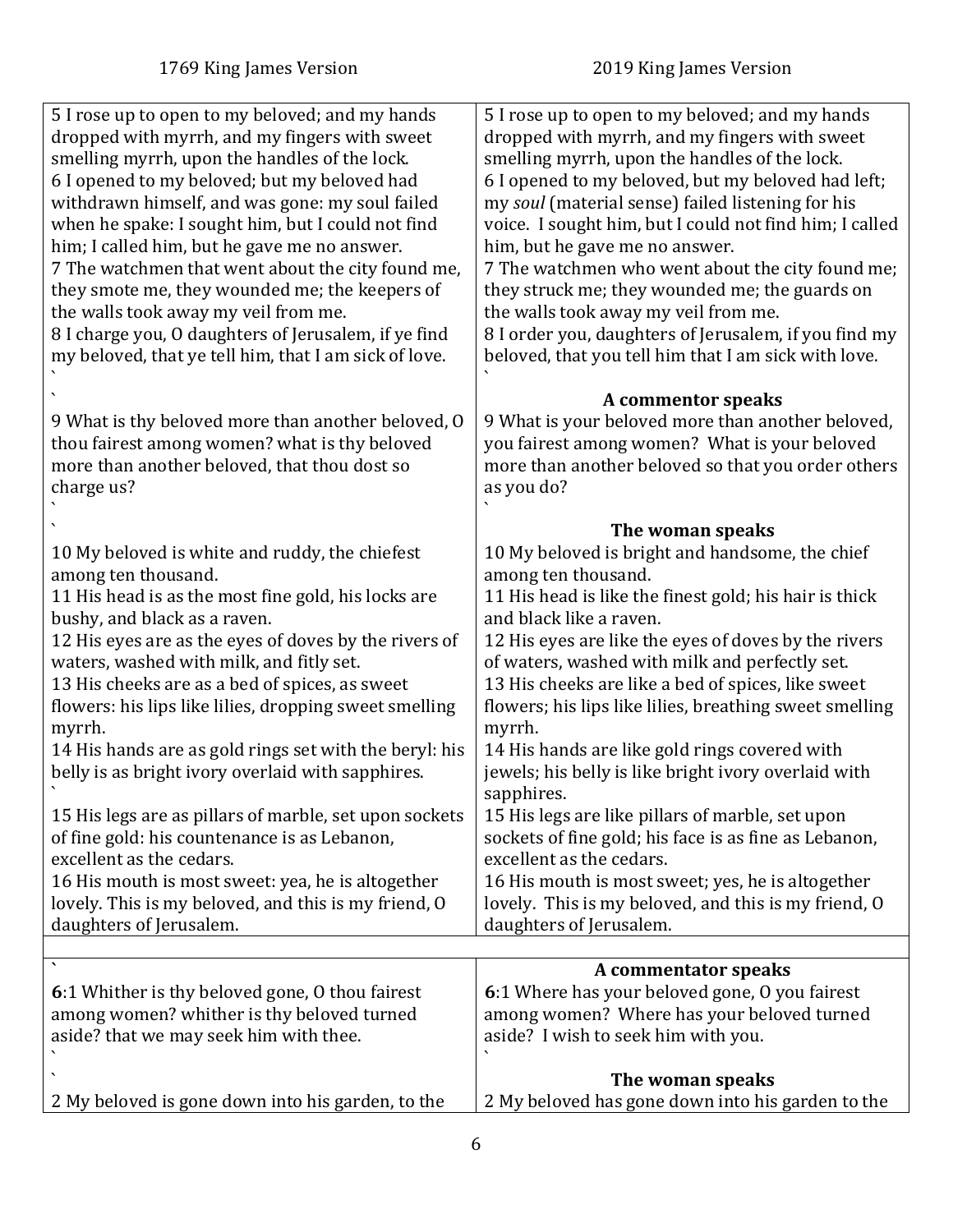<span id="page-6-0"></span>

| beds of spices, to feed in the gardens, and to gather   | beds of spices to feed in the gardens and to gather   |
|---------------------------------------------------------|-------------------------------------------------------|
| lilies.                                                 | lilies.                                               |
| 3 I am my beloved's, and my beloved is mine: he         | 3 I am my beloved's, and my beloved is mine; he       |
| feedeth among the lilies.                               | feeds among the lilies.                               |
| 4 Thou art beautiful, 0 my love, as Tirzah, comely as   | The man speaks                                        |
| Jerusalem, terrible as an army with banners.            | 4 You are beautiful, my love, as Tirzah, beautiful as |
| 5 Turn away thine eyes from me, for they have           | Jerusalem, as awesome as an army with banners.        |
| overcome me: thy hair is as a flock of goats that       | 5 Turn away your eyes from me, for they have          |
| appear from Gilead.                                     | overcome me; your hair is like a flock of goats that  |
| 6 Thy teeth are as a flock of sheep which go up from    | appears from Gilead.                                  |
| the washing, whereof every one beareth twins, and       | 6 Your teeth are like a flock of sheep which goes up  |
| there is not one barren among them.                     | from the washing, everyone with twin lambs; and       |
| 7 As a piece of a pomegranate are thy temples           | there is not one barren among them.                   |
| within thy locks.                                       | 7 Your temples within your hair are like pieces of    |
| 8 There are threescore queens, and fourscore            | pomegranate.                                          |
| concubines, and virgins without number.                 | 8 There are sixty queens, eighty concubines, and      |
| 9 My dove, my undefiled is but one; she is the only     | virgins without number.                               |
| one of her mother, she is the choice one of her that    | 9 My dove, my perfect one is but one; she is the only |
| bare her. The daughters saw her, and blessed her;       | one of her mother; she is the choice one of her who   |
| yea, the queens and the concubines, and they            | bore her. The daughters saw her and blessed her;      |
| praised her.                                            | yes, the queens and the concubines praised her.       |
| 10 Who is she that looketh forth as the morning, fair   | 10 Who is she that looks forth as the morning, fair   |
| as the moon, clear as the sun, and terrible as an       | as the moon, bright as the sun, and as terrifying as  |
| army with banners?                                      | an army with banners?                                 |
| 11 I went down into the garden of nuts to see the       | 11 I went down into the garden of nuts to see the     |
| fruits of the valley, and to see whether the vine       | fruits of the valley, and to see whether the vine     |
| flourished, and the pomegranates budded.                | flourished and the pomegranates budded.               |
| 12 Or ever I was aware, my soul made me like the        | 12 Before I was aware, my memory took me to the       |
| chariots of Amminadib.                                  | chariots of Amminadab, my own people.                 |
| 13 Return, return, O Shulamite; return, return, that    | 13 Return, return, O Shulamite; return, return so     |
| we may look upon thee. What will ye see in the          | that we may look upon you. What do you see in the     |
| Shulamite? As it were the company of two armies.        | Shulamite as she dances with the others?              |
|                                                         |                                                       |
| 7:1 How beautiful are thy feet with shoes, 0 prince's   | 7:1 How beautiful are your feet in sandals, O         |
| daughter! the joints of thy thighs are like jewels, the | prince's daughter! The joints of your thighs are like |
| work of the hands of a cunning workman.                 | jewels, the work of the hands of a skilled workman.   |
| 2 Thy navel is like a round goblet, which wanteth       | 2 Your navel is like a round goblet which does not    |
| not liquor: thy belly is like an heap of wheat set      | lack liquor; your belly is like a heap of wheat       |
| about with lilies.                                      | surrounded with lilies.                               |
| 3 Thy two breasts are like two young roes that are      | 3 Your two breasts are like two young gazelles that   |
| twins.                                                  | are twins.                                            |
| 4 Thy neck is as a tower of ivory; thine eyes like the  | 4 Your neck is like a tower of ivory, your eyes like  |
| fishpools in Heshbon, by the gate of Bathrabbim:        | the fishpools in Heshbon by the gate of Bathrabbim.   |
| thy nose is as the tower of Lebanon which looketh       | Your nose is like the tower of Lebanon which looks    |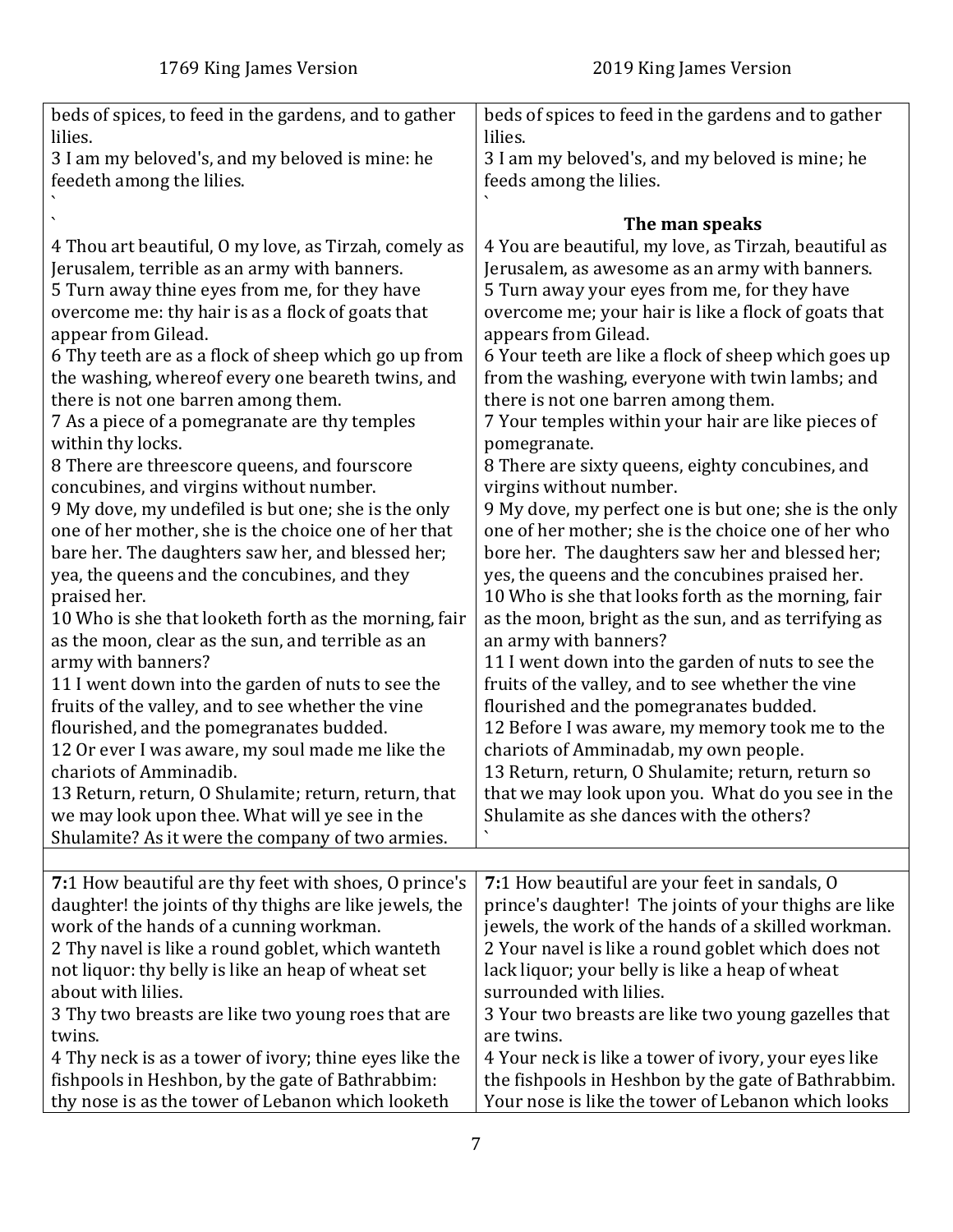<span id="page-7-0"></span>

| toward Damascus.                                          | toward Damascus.                                       |
|-----------------------------------------------------------|--------------------------------------------------------|
| 5 Thine head upon thee is like Carmel, and the hair       | 5 Your head crowns you like Mount Carmel, and the      |
| of thine head like purple; the king is held in the        | hair of your head is like royal purple; the king is    |
| galleries.                                                | held captive by it.                                    |
| 6 How fair and how pleasant art thou, O love, for         | 6 How fair and how pleasant you are, my love, for      |
|                                                           |                                                        |
| delights!                                                 | delights!                                              |
| 7 This thy stature is like to a palm tree, and thy        | 7 You are tall and graceful as a palm tree, and your   |
| breasts to clusters of grapes.                            | breasts like clusters of grapes.                       |
| 8 I said, I will go up to the palm tree, I will take hold | 8 I said, "I will go up to the palm tree, I will take  |
| of the boughs thereof: now also thy breasts shall be      | hold of its boughs." Also, your breasts are as         |
| as clusters of the vine, and the smell of thy nose like   | clusters of grapes, and the scent of your nose like    |
| apples;                                                   | apples.                                                |
| 9 And the roof of thy mouth like the best wine for        | 9 And the roof of your mouth is like the best wine,    |
|                                                           |                                                        |
| my beloved, that goeth down sweetly, causing the          | my beloved, that goes down sweetly, causing the        |
| lips of those that are asleep to speak.                   | lips of those who are asleep to speak.                 |
|                                                           |                                                        |
|                                                           | The woman speaks                                       |
| 10 I am my beloved's, and his desire is toward me.        | 10 I am my beloved's, and his desire is toward me.     |
| 11 Come, my beloved, let us go forth into the field;      | 11 Come, my beloved, let us go forth into the field;   |
| let us lodge in the villages.                             | let us lodge in the villages.                          |
| 12 Let us get up early to the vineyards; let us see if    | 12 Let us get up early to the vineyards; let us see if |
| the vine flourish, whether the tender grape appear,       | the vines flourish, whether the tender grapes          |
| and the pomegranates bud forth: there will I give         | appear, and the pomegranates bud forth. There I        |
| thee my loves.                                            | will give you my love.                                 |
| 13 The mandrakes give a smell, and at our gates are       | 13 The mandrakes give off a pleasant scent, and at     |
| all manner of pleasant fruits, new and old, which I       | our gates are all manner of pleasant fruits new and    |
|                                                           |                                                        |
| have laid up for thee, O my beloved.                      | old, which I have saved for you, my beloved.           |
|                                                           | 8:1 0 that you were as my brother, who suckled the     |
| 8:1 0 that thou wert as my brother, that sucked the       |                                                        |
| breasts of my mother! when I should find thee             | breasts of my mother! When I would find you out in     |
| without, I would kiss thee; yea, I should not be          | a field, I would kiss you with no shame. =             |
| despised.                                                 | 2 I would lead you, and bring you into my mother's     |
| 2 I would lead thee, and bring thee into my mother's      | house who taught me; I would cause you to drink        |
| house, who would instruct me: I would cause thee          | spiced wine of the juice of my pomegranate.            |
| to drink of spiced wine of the juice of my                | 3 His left hand should be under my head, and his       |
| pomegranate.                                              | right hand should embrace me. =                        |
| 3 His left hand should be under my head, and his          | 4 I ask you, O daughters of Jerusalem, that you do     |
| right hand should embrace me.                             | not stir, nor awake my love, until he pleases.         |
| 4 I charge you, O daughters of Jerusalem, that ye stir    |                                                        |
|                                                           | $\cdot$                                                |
| not up, nor awake my love, until he please.               |                                                        |
|                                                           | The man speaks                                         |
| 5 Who is this that cometh up from the wilderness,         | 5 Who is this who comes up from the wilderness,        |
| leaning upon her beloved? I raised thee up under          | leaning upon her beloved? I waked you under the        |
| the apple tree: there thy mother brought thee forth:      | apple tree; there your mother brought you forth;       |
| there she brought thee forth that bare thee.              | there she who bore you brought you forth.              |
| 6 Set me as a seal upon thine heart, as a seal upon       | 6 Set me as a seal upon your heart, as a seal upon     |